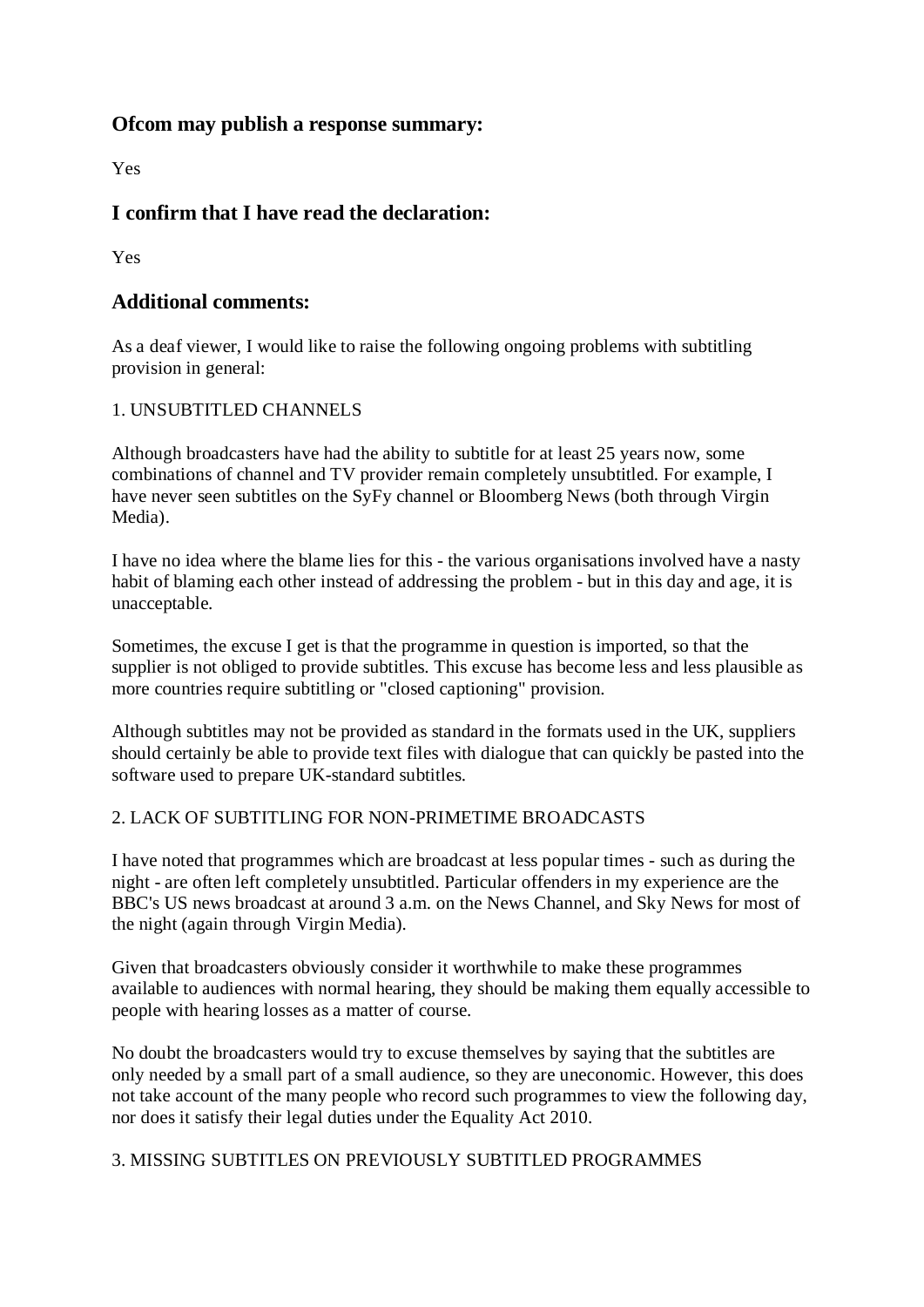I have often seen programmes broadcast without subtitles on one channel, where another channel has previously managed to broadcast them with subtitles. This constitutes solid proof that the subtitles are available, yet these channels persist in failing to provide them.

For example, BBC 2 were broadcasting Star Trek: The Next Generation with subtitles 20 years ago, yet the SyFy channel are failing to provide subtitles for that programme right now. Another example would be the various CSI programmes, which are always broadcast with subtitles on Channel 5, but often left unsubtitled when repeated on 5 USA. (Again, I receive these channels through Virgin Media.)

#### **SUMMARY**

I consider these failures to be utterly inexcusable, especially when remembering that subtitling technology has been widely available for the last 25 years.

I understand that live subtitling will never be perfect, and some room for error will always be needed. However, this is not an excuse for the vast majority of programming, which is prerecorded.

I would like to ask Ofcom to require that broadcasters transmit pre-prepared subtitles for all pre-recorded broadcasts, with no exceptions. The broadcasters have had literally decades to sort themselves out, yet they never do.

Instead, we get excuses ranging from the 25 year old "it will take time to subtitle our inventory of old programmes" through "we have to convert everything for the digital switchover" to the recently-popular "our suppliers from abroad don't give us the subtitling data we need".

## **Question 1: Do consultees agree with the proposal to require broadcasters to measure and report every six months on the average speed of live subtitling in a variety of programmes, based on a sample of segments selected by Ofcom? :**

Yes, as long as appropriate safeguards are put in place to prevent broadcasters focusing their efforts on segments which they expect Ofcom to select.

For example, inspecting the 6 o'clock news every evening might tempt broadcasters to focus their highest quality subtitling effort there, at the expense of other programmes.

Instead, Ofcom could randomly select a breakfast segment one day, an evening broadcast the next day and the lunchtime news the day after that, without telling the broadcasters in advance.

Given that broadcasters have to retain recordings of their output in any case, for legal reasons, I do not believe that it would impose an additional burden on them for Ofcom to declare the day's test selection after the fact. The recording will always be available for the broadcaster to go back and measure the quality of subtitling.

In addition, broadcasters should be required to report their performance for each segment individually, not just as an average across all segments. This would prevent broadcasters hiding periods of poorer performance by making a special effort later on and averaging their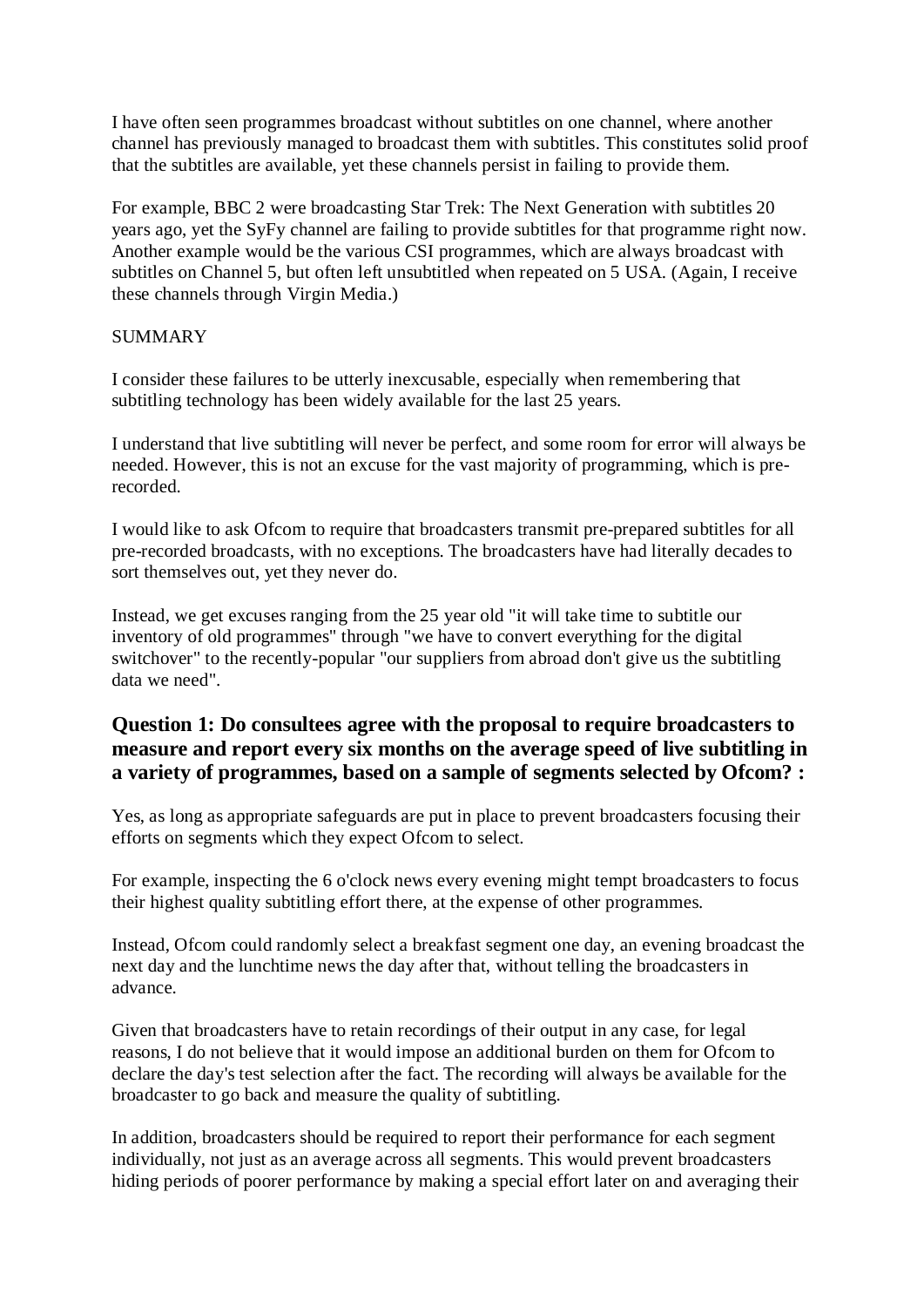failures out of sight.

It would also allow Ofcom to determine whether a low average was due to a catastrophic problem during one segment (which might be excusable) or a more deep-seated failure to provide the necessary resources (which would require corrective action).

Finally, Ofcom should audit the final effect of broadcasters' subtitling efforts by recording the selected broadcast segments at various stages in the broadcast process. For example, recordings could be made as the broadcast leaves the broadcaster's premises, as it arrives and departs the telecom companies' premises, and as it arrives in the homes of sample customers of each telecom company.

This would allow Ofcom to ensure that the subtitles remained intact at all stages of the process. It would also allow Ofcom to answer, once and for all, the question of who is at fault for missing subtitles when, say, Virgin Media and 5 USA blame each other after a customer complains about them.

# **Question 2: Do consultees consider that broadcasters should be asked to report separately on different types of live programming? If so, do they agree with the suggestions in paragraph 6.19, or would they suggest different categorisations, and if so, why?:**

I agree that broadcasters should report separately on different types of live programming. This would allow comparisons of subtitling accuracy under different conditions. It would also permit Ofcom to set future quality targets to match the relative difficulty of subtitling each programme type.

As an initial measure, I agree with the suggestions in paragraph 6.19, provided that Ofcom sets a clear schedule for adding further programme types at later dates as the broadcasters build up their reporting capacity.

I believe adding further programme types later on will be necessary to avoid creating a hierarchy of subtitling qualities where the Ofcom-inspected types improve over time, but the other types - such as sporting broadcasts - are left to languish in an unsatisfactory state.

# **Question 3: Do consultees consider that the guidance on subtitling speeds should be reviewed? Do consultees agree that, for the time being, it would not be appropriate to set a maximum target for the speed of live subtitling? If not, please explain why.:**

I do not believe that the guidance on subtitling speeds needs to be reviewed. When the subtitling system is working correctly, I find the subtitling speed to be quite satisfactory.

I also agree that it would not be appropriate to set a maximum target for the speed of live subtitling. I would far rather have fast subtitles showing every word than slower subtitles giving a simplified summary.

The only time I have ever found myself unable to keep up with the subtitles was when pre-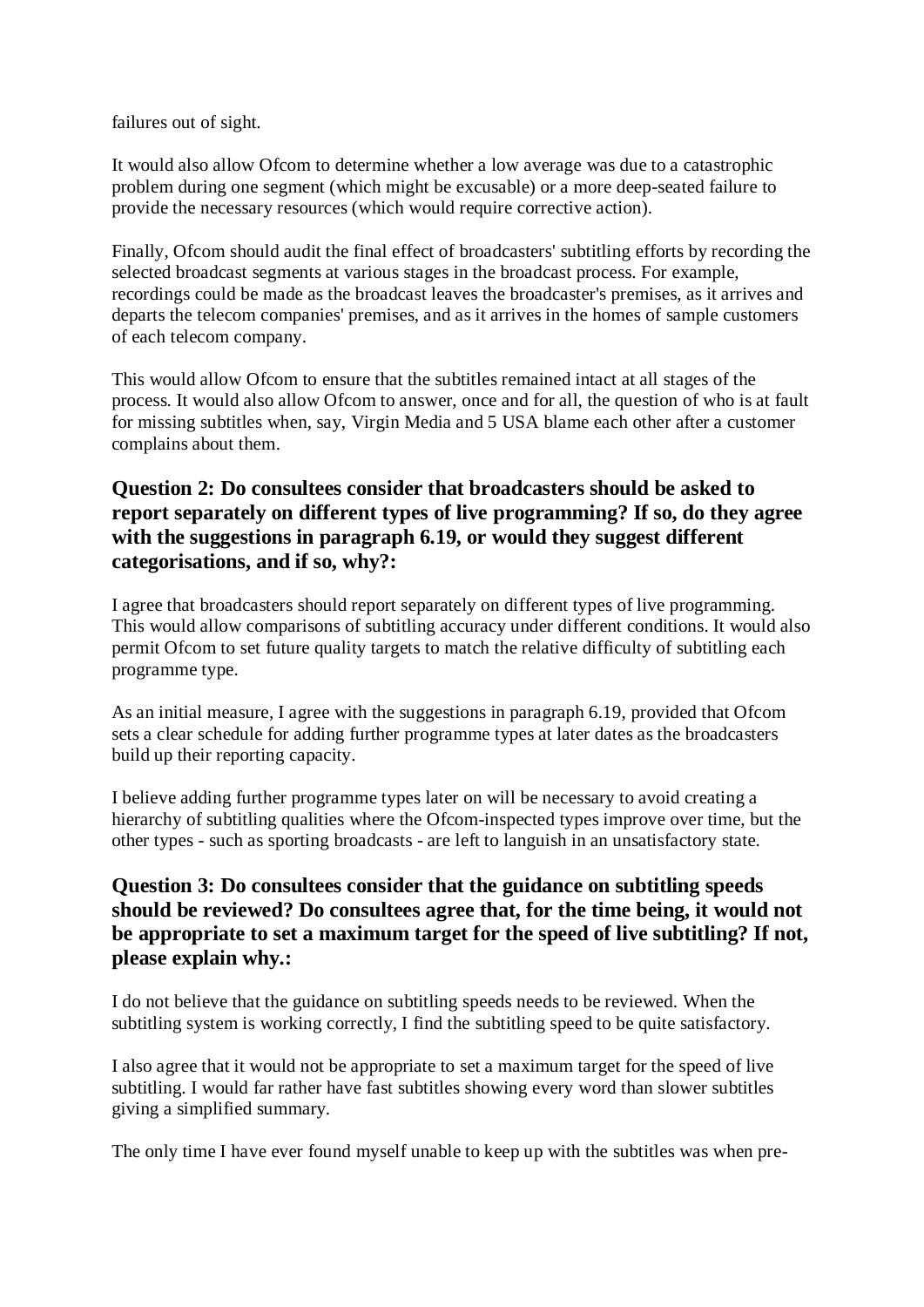prepared subtitles had fallen behind the programme, and someone was manually fastforwarding through them to get them back in sync.

#### **Question 4: Do consultees agree that it would not be appropriate at this stage to set a maximum target for latency? If not, please explain why.:**

I do not agree. Latency is much more of an issue for me than subtitling speed. It is incredibly frustrating for me when subtitles are lagging behind on a programme like the news.

I end up having to absorb the current imagery whilst trying to match the subtitles up to images I have already seen, or worse still, missing out altogether as the subtitler simply skips a segment in order to get back in sync.

I should also point out that pre-prepared subtitles can sometimes lead the content they are supposed to describe. One could consider this to be "negative latency," since it is equally disruptive to the viewing experience.

The upshot of all this is that there should definitely be maximum targets for latency, in two forms:

1. absolute latency - the number of seconds of offset between the subtitles and the spoken word, whether leading or lagging; and

2. relative latency - the percentage of subtitles for a segment which appear during the wrong segment. In a 25-second segment, if 5 seconds' worth of subtitles lag into the next segment, the relative latency would be 20 per cent.

Both of these targets should be kept as close to zero as possible, with a maximum permissible deviation from that ideal. For example, absolute latency could be set to a maximum of plus or minus 2 seconds, while relative latency could be a maximum of 5 per cent.

The definition of "segment" for relative latency would be different for different programmes. For example, it might be a single interview, or a single voiceover, or a single short story summary, so that a long news story might have several segments. In sport, it could be a single phase of rapid play, whereas in entertainment, it could be a single scene.

## **Question 5: Do consultees agree with the proposal to require broadcasters to measure and report every six months on error rates, on the basis of excerpts selected by Ofcom from a range of programmes?:**

Yes, provided that Ofcom takes steps to discourage broadcasters from becoming lazy or complacent, in a similar vein to the steps I suggest in my answers to Questions 1 and 2.

**Question 6: Do consultees have any views on the advantages and disadvantages of scrolling versus block subtitles for live-subtitled programmes? Taking account of both the advantages and disadvantages, which approach would consultees prefer, and why?:**